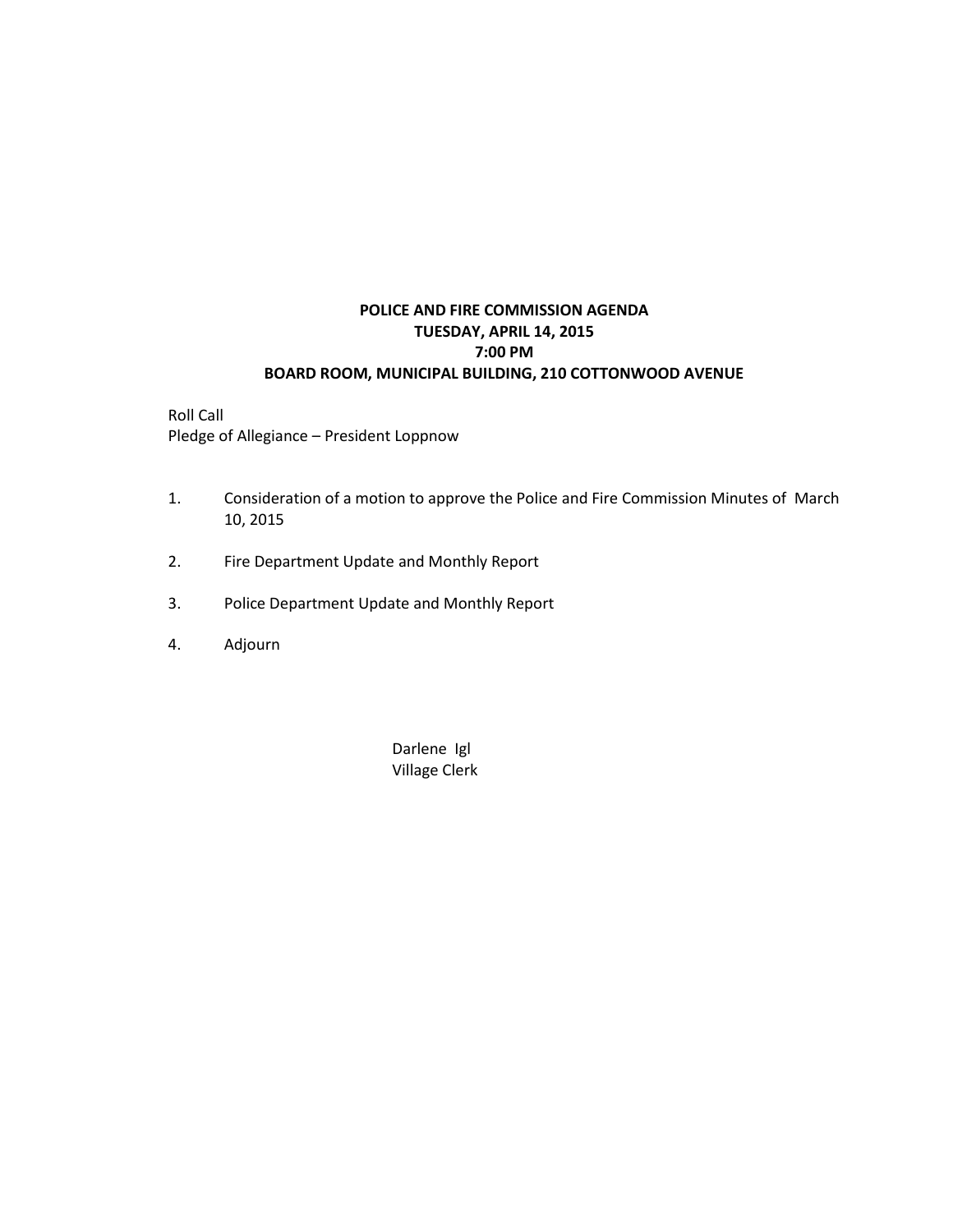## **VILLAGE OF HARTLAND POLICE & FIRE COMMISSION MEETING MINUTES TUESDAY, March 10, 2015 7:00PM**

## **BOARD ROOM, MUNICIPAL BUILDING, 210 COTTONWOOD AVENUE**

7:03PM Meeting called to order by Commission President Loppnow

Commisioner Wojciechowski read the roll for atendance

- Present: Commissioners Loppnow, Wojciechowski, Rebholz, Riesinger
- Absent: Commissioner Redlin

Pledge of Allegiance led by Commissioner Loppnow.

- 1. Motion made by Commisioner Riesinger , seconded by Commisioner Rebholz to approve the minutes from the January 13, 2015 Police and Fire Commission meeting. Motion carried on unanimous vote of all present commissioners.
- 2. Fire Department Update and Monthly Report-Fire Chief David Dean:
	- a. Chief Dean submitted and reviewed the extensive activity and call response reports with the commission for the month of February 2015.
	- b. Chief Dean indicated that the department is reviewing issues and assembling information to aid in future retention of existing department personnel. He presented an ad posted by the Dousman Fire Department that expressed an hourly rate for firefighters while on call that exceeded the rate paid to the members of the Hartland Department. Chief Dean indicated that he will present the findings of his review to the Village Board at some point in the future.
	- c. With the significant local presence of train traffic through our Village, Chief Dean indicated that he is currently reviewing department policies relating to crude oil spills that may result from train derailments.
	- d. The chief also indicated that he is currently reviewing and updating the department's SOG (Standard Operating Guidelines).
	- e. Chief Dean also presented one of the two DSPA-5 Portable High Pressure Fire Extinguishers owned by the department. The chief indicated that the devices may have high value in fighting fires in multiple story dwellings when challenges to traditional fire fighting methods may be present. He believed that the devices cost about \$1000.00 each. He also indicated that the department may be reimbursed for future use of the extinguishers by certain property insurance companies.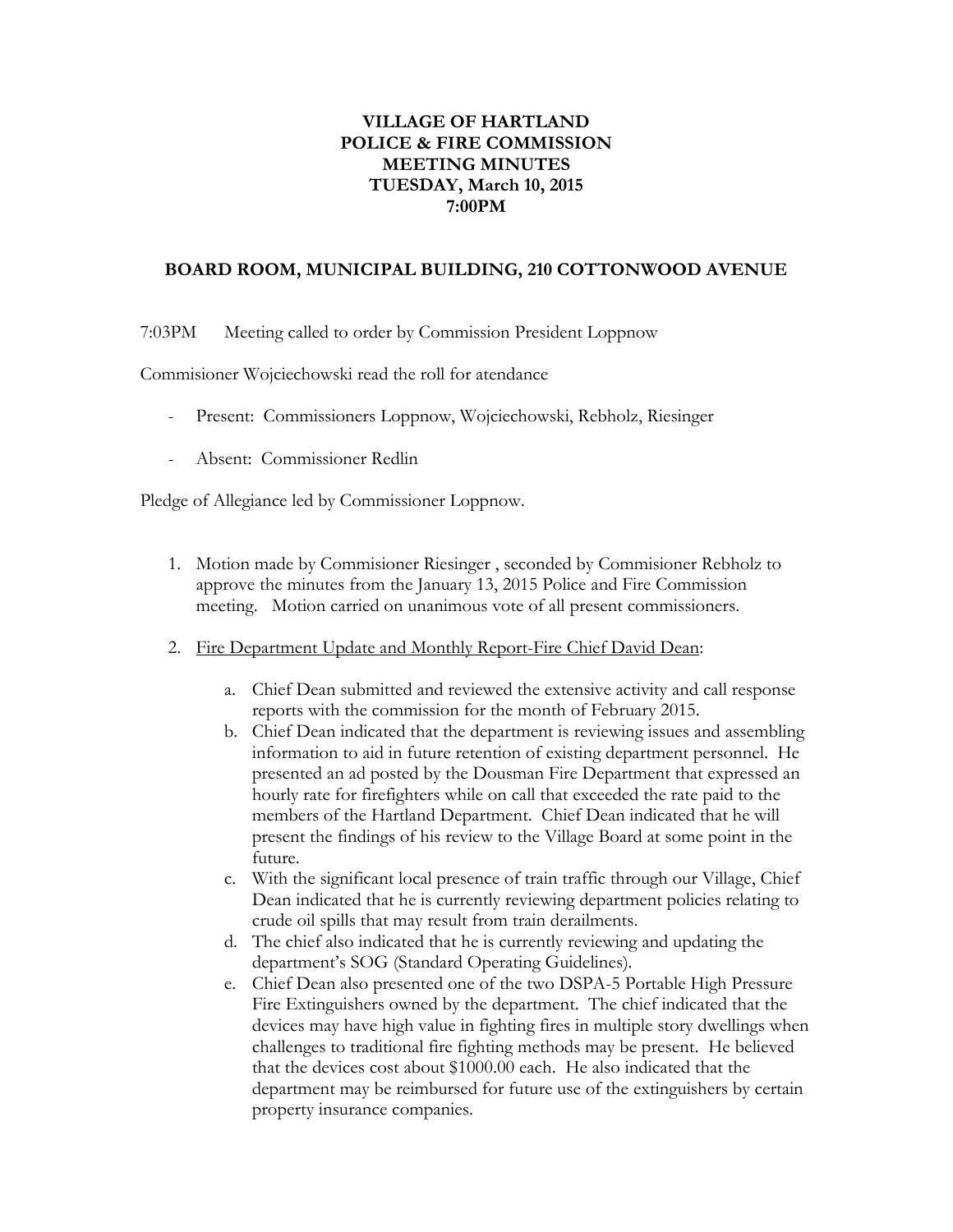## 3. Police Department Update- Chief Rosch:

- a. The chief indicated that activity has been high and personnel has been very busy the last two months.
- b. Newly hired probationary officer Luke Joswick is nearly half way through his field training period and doing very well.
- c. Staff assessments for all department personnel were recently completed.
- d. "Fit" tests on respiratory equipment were recently completed for department personnel.
- e. New evidence lockers are being installed in the police building.
- f. A new ventilation system was recently installed in the department evidence room.
- g. CPR and other related certifications were recently completed for department personnel. The chief also acknowledged and thanked the Hartland Fire Department for establishing new training programs in this regard.
- h. The annual "Community Fest" will be held this year on Saturday, March 21<sup>st</sup> at Arrowhead High School. The Hartland Police Department will be occupying a booth at the event.
- i. Chief Rosch will be visiting Madison on Wednesday, March  $18<sup>th</sup>$  along with approximately 40 other police chiefs from several Wisconsin municipalities. The chiefs will meet with legislators at the capitol to present and discuss issues concerning police departments throughout the state.
- j. Chief Rosch has been assessing the issue of "body cameras" and the use of these devices with department personnel. The chief has determined that these cameras are not necessary for use at this time.
- k. Beginning April 1<sup>st</sup>, 2015, individuals arrested for several violent felonies in the state will be subject to mandatory DNA swabbing at the time of their arrest. Individuals convicted of several selected misdemeanor offenses will also be subject to swabbing post-conviction. The chief anticipates that the majority of these swabbings will be performed by county jail personnel and that he is in the process of establishing a policy for the department in regard to this procedure.
- 4. Motion made at 7:50PM by Commissioner Riesinger to adjourn into Closed Session under Wis. Stats. 19.85(1) c considering employment, promotion, compensation or performance evaluation over which the government body has jurisdiction or exercises responsibility. Motion seconded by Commissioner Rebholz and carried on unanimous vote and role call of all present commissioners.

Motion made at 8:43PM by Commissioner Rebholz and seconded by Commissioner Riesinger to exit Closed Session and carried on unanimous vote and roll call of all present commissioners.